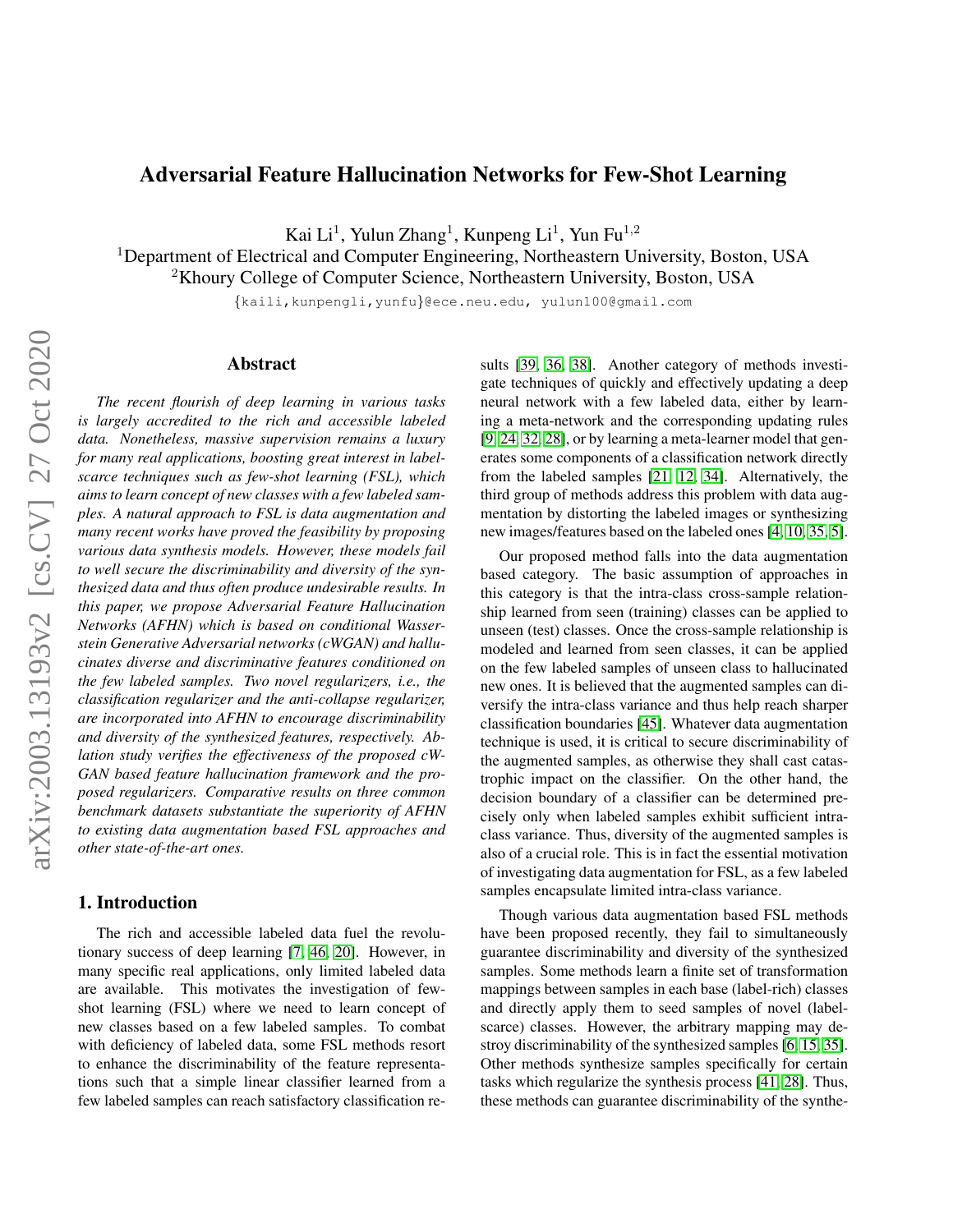sized samples. But the task would constrain the synthesis process and consequently the synthesized samples tend to collapse into certain modes, thus failing to secure diversity.

To avoid limitations of the existing methods, we propose Adversarial Feature Hallucination Networks (AFHN) which consists of a novel conditional Wasserstein Generative Adversarial Networks (cWGAN) [\[13\]](#page-8-16) based feature synthesis framework and two novel regularizers. Unlike many other data augmentation based FSL approaches that perform data augmentation in the image space [\[3,](#page-8-17) [6,](#page-8-14) [4\]](#page-8-10), our cWGAN based framework hallucinates new features by using the features of the seed labeled samples as the conditional context. To secure discriminability of the synthesized features, AFHN incorporates a novel classification regularizer that constrains *the synthesized features being of high correlation with features of real samples from the same class while of low correlation with those from the different classes*. With this constraint, the generator is encouraged to generate features encapsulating discriminative information of the class used as the conditional context.

It is more complicated to ensure diversity of the synthesized features, as conditional GANs are notoriously susceptible to the mode collapse problem that only samples from limited distribution modes are synthesized. This is caused by the use of usually high dimensional and structured data as the condition tends to make the generator ignore the latent code, which controls diversity. To avoid this problem, we propose a novel anti-collapse regularizer which assigns high penalty for the case where mode collapse likely occurs. It is derived from the observation that *noise vectors that are closer in the latent code space are more likely to be collapsed into the same mode when mapped to the feature space*. We directly penalize the ratio of the dissimilarity of the two synthesized feature vectors and the dissimilarity of the two noise vectors generating them. With this constraint, the generator is forced to explore minor distribution modes, thus encouraging diversity of the synthesized features.

With discriminative and diverse features synthesized, we can get highly effective classifiers and accordingly appealing recognition results. In summary, the contributions of this paper are as follows: (1) We propose a novel cWGAN based FSL framework which synthesizes fake features by taking those of the few labeled samples as the conditional context. (2) We propose two novel regularizers that guarantee discriminability and diversity of the synthesized features. (3) The proposed method reaches the state-of-the-art performance on three common benchmark datasets.

## 2. Related Work

Regarding the perspective of addressing FSL, existing algorithms can generally be divided into three categories. The first category of methods aim to enhance the discriminability of the feature representations extracted from images. To this goal, a number of methods resort to deep metric learning and learn deep embedding models that produce discriminative feature for any given image [\[33,](#page-8-18) [39,](#page-9-1) [36,](#page-8-2) [38\]](#page-9-2). The difference lies in the loss functions used. Other methods following this line focus on improving the deep metric learning results by learning a separate similarity metric network [\[37\]](#page-9-5), task dependent adaptive metric [\[30\]](#page-8-19), patch-wise similarity weighted metric [\[14\]](#page-8-20), neural graph based metric [\[18,](#page-8-21) [25\]](#page-8-22), etc.

A more common category of algorithms address FSL by enhancing flexibility of a model such that it can be readily updated using a few labeled samples. These methods utilize meta-learning, also called learning to learn, which learns an algorithm (meta-learner) that outputs a model (the learner) that can be applied on a new task when given some information (meta-data) about that task. Following this line, some approaches aim to optimize a meta-learned classification model such that it can be easily fine-tuned using a few labeled data [\[32,](#page-8-5) [9,](#page-8-3) [24, 24,](#page-8-4) [32,](#page-8-5) [28,](#page-8-6) [29\]](#page-8-23). Other approaches adopt neural network generation and train a meta-learning network which can adaptively generate entire or some components of a classification neural network from a few labeled samples of novel classes [\[31,](#page-8-24) [12,](#page-8-8) [22,](#page-8-25) [21\]](#page-8-7). The generated neural network is supposed to be more effective to classify unlabeled samples from the novel classes, as it is generated from the labeled samples and encapsulates discriminative information about these classes.

The last category of methods combat deficiency of the labeled data directly with data augmentation. Some methods try to employ additional samples by some forms of transfer learning from external data [\[33,](#page-8-18) [42\]](#page-9-6). More popular approaches perform data augmentation internally by applying transformations on the labeled images or the corresponding feature representations. Naively distorting the images with common transformation techniques (e.g., adding Gaussian perturbation, color jittering, etc.) is particularly risky as it likely jeopardizes the discriminative content in the images. This is undesirable for FSL as we only have a very limited number of images to be utilized; quality control of the synthesizing results for any single image is crucial as otherwise the classifier could be ruined by the low-quality images. Chen et al. propose a series of methods of performing quality-controlled image distortions by applying perturbation in the semantic feature space [\[6\]](#page-8-14), shuffling image patches [\[3\]](#page-8-17) and explicitly learning an image transformation network [\[4\]](#page-8-10). Performing data augmentation in the feature space seems more promising as the feature variance directly affects the classifier. Many approaches with this idea have been proposed by hallucinating new samples for novel class based on seen classes [\[35,](#page-8-12) [15\]](#page-8-15), composing synthesized representations [\[5,](#page-8-13) [44\]](#page-9-7), and using GANs [\[10,](#page-8-11) [45\]](#page-9-3).

This paper proposes Adversarial Feature Hallucination Networks (AFHN), a new GAN-based FSL model that aug-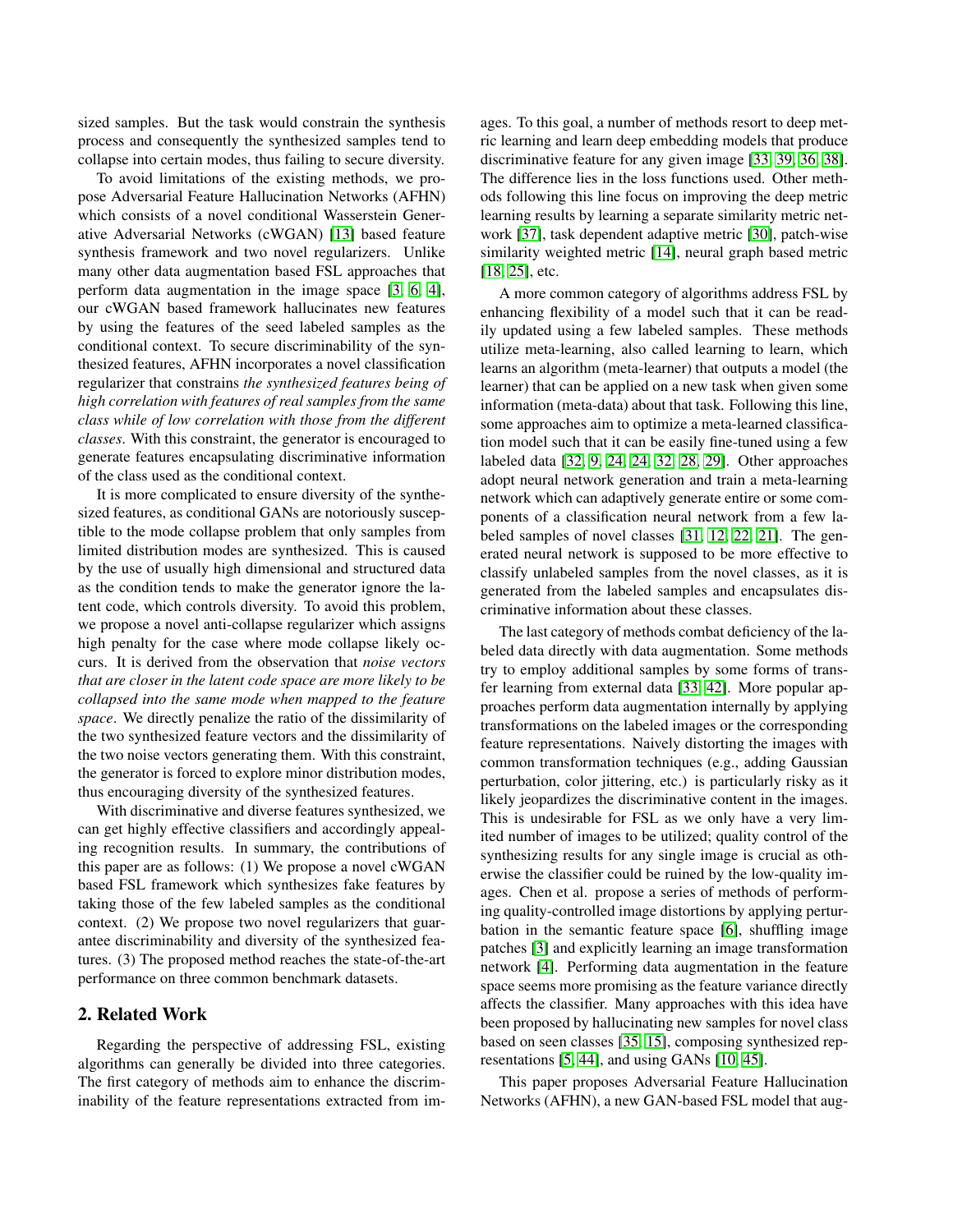ments labeled samples by synthesizing fake features conditioned on those of the labeled ones. AFHN significantly differs from the two existing GAN based models [\[45,](#page-9-3) [10\]](#page-8-11) in the following aspects. First, AFHN builds upon Wasserstein GAN (WGAN) model which is known for more stable performance, while [\[45,](#page-9-3) [10\]](#page-8-11) adopt the conventional GAN framework. Second, neither [\[45\]](#page-9-3) nor [\[10\]](#page-8-11) has a classification regularizer. The most similar optimization objective in [\[10\]](#page-8-11) is the one which optimizes the synthesized features as the outlier class (relative to the real class), while that in [\[45\]](#page-9-3) is a cycle-consistency objective. We instead regularize the synthesized features of being high correlation with real features from the same classes and low correlation with those from the different classes. Third, After training the generator, we learn a standard Softmax classifier using the synthesize features, while [\[45,](#page-9-3) [10\]](#page-8-11) utilize them to enhance existing FSL methods. Last, we further propose the novel anti-collapse regularizer to encourage diversity of synthesized features, while [\[45,](#page-9-3) [10\]](#page-8-11) do not.

AFHN also bears some similarity with an existing feature hallucination based FSL method [\[41\]](#page-9-4). But apparently we adopt the GAN framework which has the discriminator to regularize the features produced by the generator, while [\[41\]](#page-9-4) uses the simple generative model. Besides, AFHN synthesizes new features to learn a standard Softmax classifier for new classes, while [\[41\]](#page-9-4) utilizes them to enhance existing FSL classifier. Moreover, we aim to hallucinate diverse features with the novel anti-collapse regularizer, while [\[41\]](#page-9-4) does not have such an objective.

## 3. Algorithm

In this section, we first briefly introduce Wasserstein GAN and then elaborate the details of how we build the proposed AFHN model upon it.

## 3.1. Wasserstein GAN

GAN is a recently proposed generative model that has shown impressive performance on synthesizing realistic images. The generative process in GAN is modeled as a game between two competitive models, the generator and the discriminator. The generator aims to generate from noise fake samples as realistic as possible such that the discriminator cannot tell whether they are real or fake. The discriminator instead tries the best to make the correct judgment. This adversarial game pushes the generator to extensively explores the data distribution and consequently produces more visually appealing samples than conventional generative models. However, it is known that GAN is highly unstable in training. [\[1\]](#page-8-26) analyzes the convergence properties of the objective function of GAN and proposes the Wasserstein GAN (WGAN) which utilizes the Wasserstein distance in the objective function and is shown of better theoretical properties than the vanilla GAN. We adopt the improved variant of WGAN [\[13\]](#page-8-16), which optimizes the following min-max problem,

$$
\min_{G} \max_{D} \quad \underset{\tilde{\mathbf{x}} \sim \mathbb{P}_{g}}{\mathbb{E}} [D(\tilde{\mathbf{x}})] - \underset{\mathbf{x} \sim \mathbb{P}_{r}}{\mathbb{E}} [D(\mathbf{x})] \n+ \lambda \underset{\tilde{\mathbf{x}} \sim \mathbb{P}_{\tilde{\mathbf{x}}}}{\mathbb{E}} [(\|\nabla_{\tilde{\mathbf{x}}} D(\tilde{\mathbf{x}})\|_{2} - 1)^{2}],
$$
\n(1)

where  $\mathbb{P}_r$  is the data distribution and  $\mathbb{P}_q$  is the model distribution defined by  $\tilde{\mathbf{x}} \sim G(\mathbf{z})$ , with  $\mathbf{z} \sim p(\mathbf{z})$  randomly sampled from noise distribution p.  $\mathbb{P}_{\hat{\mathbf{x}}}$  is defined by sampling uniformly along straight lines between pairs of points sampled from the data distribution  $\mathbb{P}_r$  and the generator distribution  $\mathbb{P}_g$ , i.e.,  $\hat{\mathbf{x}} = \alpha \mathbf{x} + (1 - \alpha) \tilde{\mathbf{x}}$  with  $\alpha \sim U(0, 1)$ . The first two terms approximate the Wasserstein distance and the third term penalizes the gradient norm of  $\hat{x}$ .

#### 3.2. Adversarial Feature Hallucination Networks

Following the literature, we formally define FSL as follows: Given a distribution of tasks  $P(T)$ , a sample task  $T \sim P(T)$  is a tuple  $T = (S_T, Q_T)$  where the support set  $S_{\mathcal{T}} = \{\{\mathbf{x}_{i,j}\}_{i=1}^K, y_j\}_{j=1}^N$  contains K labeled samples from each of the  $N$  classes. This is usually known as  $K$ -shot *N*-way classification.  $Q_{\mathcal{T}} = \{(\mathbf{x}_q, y_q)\}_{q=1}^Q$  is the query set where the samples come from the same  $N$  classes as the support set  $S_{\mathcal{T}}$ . The learning objective is to minimize the classification prediction risk of  $Q_{\tau}$ , according to  $S_{\tau}$ .

The proposed AFHN approaches this problem by proposing a general conditional WGAN based FSL framework and two novel regularization terms. Figure [1](#page-3-0) illustrates the training pipeline.

FSL framework with conditional WGAN. For a typical FSL task  $\mathcal{T} = (S_{\mathcal{T}}, Q_{\mathcal{T}})$ , the feature extraction network F produces a representation vector for each image. Specifically for an image from the support set  $(\mathbf{x}, y) \in S_{\mathcal{T}}$ , F generates

$$
\mathbf{s} = F(\mathbf{x}).\tag{2}
$$

When there are multiple samples for class  $y$ , i.e.,  $K > 1$ , we simply average the feature vectors and take the averaged vector as the prototype of class  $y$  [\[36\]](#page-8-2). Conditioned on s, we synthesize fake features for the class.

Unlike previous GAN models which sample a single random noise variable from some distribution, we sample two noise variables  $z_1$  and  $z_2 \sim N(0, 1)$ . The generator G synthesizes fake feature  $\tilde{\mathbf{s}}_1$  ( $\tilde{\mathbf{s}}_2$ ) taking as input  $\mathbf{z}_1$  ( $\mathbf{z}_2$ ) and the class prototype s,

<span id="page-2-0"></span>
$$
\tilde{\mathbf{s}}_i = G(\mathbf{s}, \mathbf{z}_i), \ i = 1, 2. \tag{3}
$$

The generator G aims to synthesize  $\tilde{s}_i$  to be as similar as possible to s. The discriminator D tries to discern  $\tilde{\mathbf{s}}_i$  as fake and s as real. Within the WGAN framework, the adversarial training objective is as follows,

$$
L_{GAN_i} = \mathop{\mathbb{E}}_{(\mathbf{x}, y) \sim S_{\mathcal{T}}} [D(\tilde{\mathbf{s}}_i, \mathbf{s})] - \mathop{\mathbb{E}}_{(\mathbf{x}, y) \sim S_{\mathcal{T}}} [D(\mathbf{s}, \mathbf{s})]
$$
  
+  $\lambda \mathop{\mathbb{E}}_{(\mathbf{x}, y) \sim S_{\mathcal{T}}} [(\|\nabla_{\hat{\mathbf{s}}_i} D(\hat{\mathbf{s}}_i, \mathbf{s})\|_2 - 1)^2], \quad i = 1, 2.$  (4)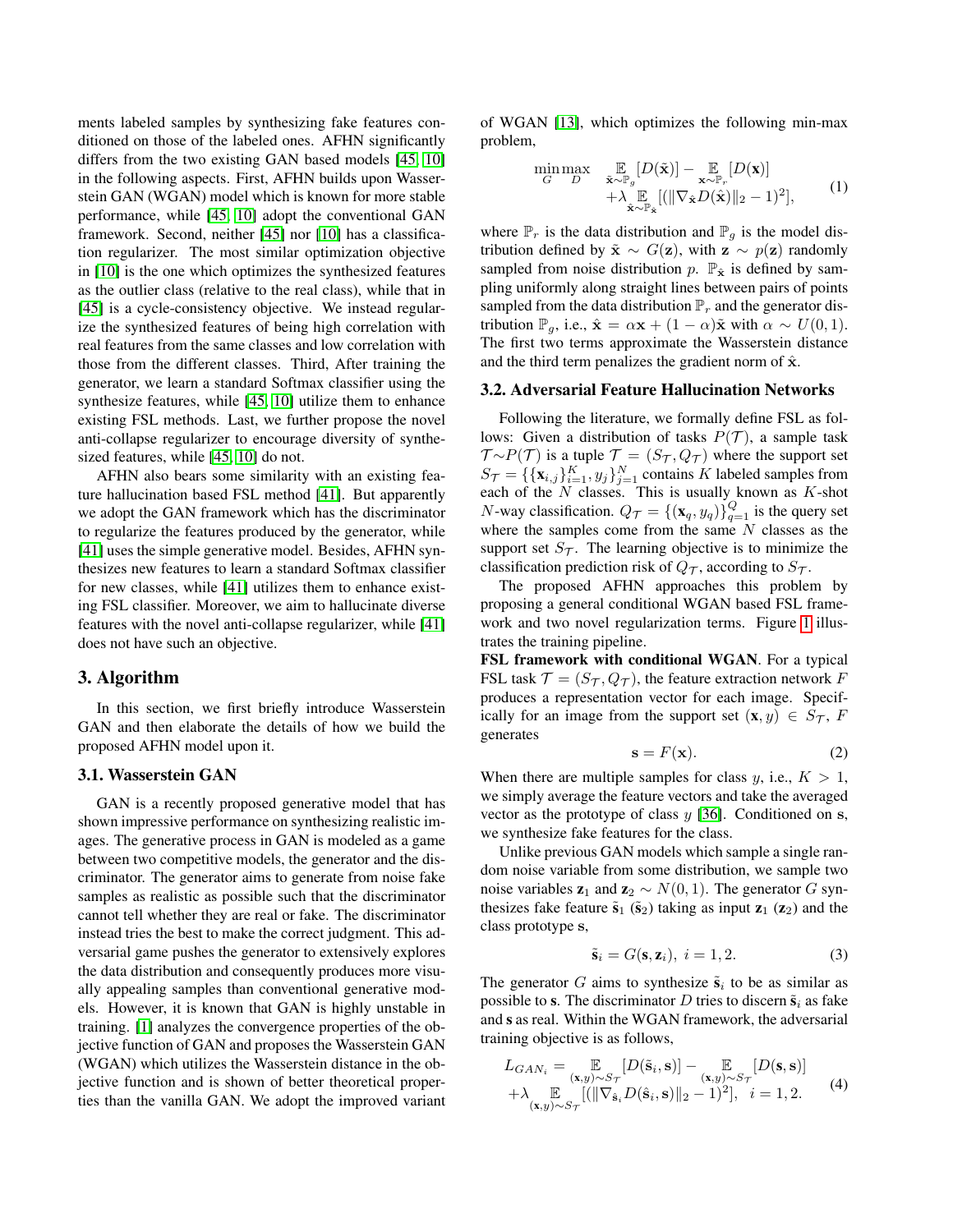

<span id="page-3-0"></span>Figure 1. Framework of the proposed AFHN. AFHN takes as input a support set and a query set where images in the query set belongs to the sampled classes in the support set. Each image in the support set is fed to the feature extraction network  $F$ , resulting the feature embedding s. With s, feature generator G synthesizes two fake features  $\tilde{s}_1$  and  $\tilde{s}_2$ , by combining s with two randomly sampled variables  $z_1$  and  $z_2$ . Discriminator D discriminates real feature s and fake features  $\tilde{s}_1$  and  $\tilde{s}_2$ , resulting in the GAN loss  $L_{GAN}$ . By analyzing the relationship between  $(z_1, z_2)$  and  $(\tilde{s}_1, \tilde{s}_2)$ , we get the anti-collapse loss  $L_{ar}$ . The proposed few-shot classifier classifies the features of the query images based on the fake features  $\tilde{s}_1$  and  $\tilde{s}_2$ . This results in the classification loss  $L_{cr}$ .

Simply training the model with the above GAN loss does not guarantee the generated features are well suited for learning a discriminative classifier because it neglects the inter-class competing information among different classes. Moreover, since the conditioned feature vectors are of high dimension and structured, it is likely that the generator will neglect the noise vectors and all synthesized features collapse to a single or few points in the feature space, i.e., the so-called mode collapse problem. To avoid these problems, we append the objective function with a classification regularization term and an anti-collapse regularization term, aiming to encourage both diversity and discriminability of the synthesized features.

Classification regularizer. As our training objective is to classify well samples in the query set  $Q_{\mathcal{T}}$ , given the support set  $S_{\mathcal{T}}$ , we encourage discriminability of the synthesized features by requiring them serving well the classification task as the real features. Inspired by [\[36\]](#page-8-2), we define a nonparametric FSL classifier which calculates the possibility of a query image  $(\mathbf{x}_q, y_q) \in Q_{\mathcal{T}}$  of being the same class as synthesized feature  $\tilde{\mathbf{s}}_i$  as

$$
P(y_q = y | \mathbf{x}_q) = \frac{\exp(\cos(\tilde{\mathbf{s}}_i, \mathbf{q}))}{\sum_{j=1}^N \exp(\cos(\tilde{\mathbf{s}}_i^j, \mathbf{q}))},
$$
 (5)

where  $\mathbf{q} = F(\mathbf{x}_q)$ .  $\tilde{\mathbf{s}}_i^j$  is the synthesized feature for the j-th class and  $cos(\mathbf{a}, \mathbf{b})$  is the Cosine similarity of two vectors. The adoption of Cosine similarity, rather than Euclidean distance as in [\[36\]](#page-8-2), is inspired by a recent FSL algorithm [\[12\]](#page-8-8) which proves that Cosine similarity can bound and reduce variance of the features and result in models of better generalization.

With the proposed FSL classifier, the classification regu-

larizer in a typical FSL task is defined as follows:

$$
L_{cr_i} = \mathop{\mathbb{E}}_{(\mathbf{x}_q, y_q) \sim Q_{\mathcal{T}}} \left[ \frac{1}{N} \sum_{y=1}^{N} y \log[-P(y_q = y | \mathbf{x}_q)] \right], \quad (6)
$$

for  $i = 1, 2$ . We can see that this regularizer explicitly encourages the synthesized features to have high correlation with features from the same class (the conditional context), while low correlation with features from the different classes. To achieve this, the synthesized features must encapsulate discriminative information about the conditioned class and thus secure discriminability.

Anti-collapse regularizer. GAN models are known for suffering from the notorious mode collapse problem, especially conditional GANs where structured and highdimensional data (e.g., images) are usually used as the conditional contexts. As a consequence, the generator likely ignores the latent code (noises) that accounts for diversity and focuses only on the conditional contexts, which is undesirable. Specifically to our case, our goal is to augment the few labeled samples in the feature space; when mode collapse occurs, all synthesized features may collapse to a single or a few points in the feature space, failing to diversify the labeled samples. Observing that noise vectors that are closer in the latent code space are more likely to be collapsed into the same mode when mapped to the feature space, we directly penalize the ratio of the dissimilarity two synthesized feature vectors and the dissimilarity of the two noise vectors generating them.

Remember that we sample two random variables  $z_1$  and  $z_2$ . We generate two fake feature vectors  $\tilde{s}_1$  and  $\tilde{s}_2$  from them. When  $z_1$  and  $z_2$  are closer,  $s_1$  and  $s_2$  are more likely to be collapsed into the same mode. To mitigate this, we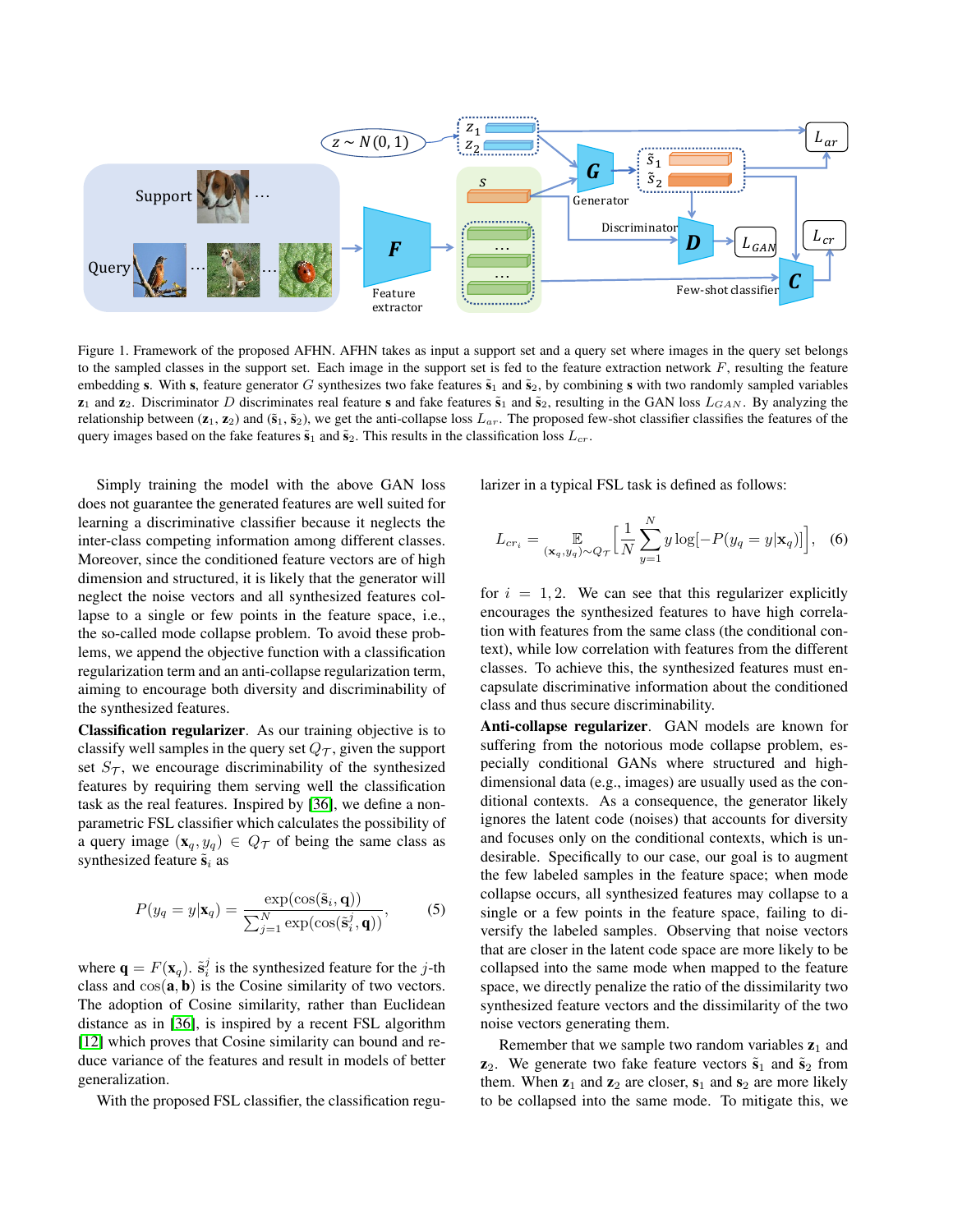Algorithm 1. Proposed FSL algorithm

**Input:** Training set  $\mathcal{D}_t = {\mathcal{X}_t, \mathcal{Y}_t}$ , parameters  $\lambda$ ,  $\alpha$ , and  $\beta$ . **Output:** Feature extractor  $F$ , generator  $G$ , discriminator  $D$ . 1. Train F as a standard classification task using  $\mathcal{D}_t$ . while not done do // *Fix* G *and update* D. 2. Sample from  $\mathcal{D}_t$  a batch of FSL tasks  $\mathcal{T}_i^d \sim p(\mathcal{D}_t)$ . For each  $\mathcal{T}_i^d$  do 3. Sample a support set  $S_{\mathcal{T}} = {\{\mathbf{x}_{i,j}\}_{i=1}^K, y_j\}_{j=1}^N$  and query set  $Q_{\mathcal{T}} = {\{\mathbf{x}_{k,j}\}}_{k=1}^Q, y_j\}_{j=1}^N$ . 4. Compute prototypes of the N classes  $P = \{s_j\}_{j=1}^N$ , where  $\mathbf{s}_j = \frac{1}{K} \sum_{i=1}^K F(\mathbf{x}_{i,j}).$ 5. Sample N noise variables  $\mathcal{Z}_1 = {\mathbf{z}_1^j}_{j=1}^N$  and variables  $\mathcal{Z}_2 = {\mathbf{z}_2^j}_{j=1}^N$ . 6. Generate fake feature sets  $\tilde{Z}_1 = {\{\tilde{\mathbf{z}}_1^j\}_{j=1}^N}$ and  $\tilde{Z}_2 = {\{\tilde{\mathbf{z}}_2^j\}}_{j=1}^N$  according to Eq. [\(3\)](#page-2-0). 7. Update  $D$  by maximizing Eq. [\(8\)](#page-4-0). end For // *Fix* D *and update* G. 8. Sample from  $\mathcal{D}_t$  a batch of FSL tasks  $\mathcal{T}_i^g \sim p(\mathcal{D}_t)$ . For each  $\mathcal{T}_i^g$  do 9. Execute steps 3 - 7. 10. Update  $G$  by minimizing Eq. [\(8\)](#page-4-0). end For end while

define the anti-collapse regularization term as

$$
\mathcal{L}_{ar} = \mathop{\mathbb{E}}\limits_{(\mathbf{x},y) \sim S_{\mathcal{T}}} \left[ \frac{1 - \cos(\tilde{\mathbf{s}}_1, \tilde{\mathbf{s}}_2)}{1 - \cos(\mathbf{z}_1, \mathbf{z}_2)} \right]. \tag{7}
$$

We can observe that this term amplifies the dissimilarity of the two fake feature vectors when the latent codes generating them are of high similarity. With the case mode collapse more likely occurs being assigned with higher penalty, the generator is forced to mine minor modes in the feature space during training. The discriminator will also handle fake features from the minor modes. Thus, it is expected that more diverse features can be synthesized when applying the generator on novel classes.

With the above two regularization terms, we reach our final training objective as

<span id="page-4-0"></span>
$$
\min_{G} \max_{D} \sum_{i=1}^{2} L_{GAN_i} + \alpha \sum_{i=1}^{2} L_{cri} + \beta \frac{1}{L_{ar}}, \quad (8)
$$

where  $\alpha$  and  $\beta$  are two hyper-parameters. **Algorithm 1** outlines the main training steps of the proposed method.

#### 3.3. Classification with Synthesized Samples

In the test stage, given an FSL task  $\mathcal{T}' = (S'_{\mathcal{T}}, Q'_{\mathcal{T}})$ randomly sampled from the test set that the classes have no overlap with those in the training set, we first augment the labeled support set  $S'_{\mathcal{T}}$  with the learned generator G. Then, we train a classifier with the augmented supported set. The classifier is used to classify samples from the query set  $Q'_{\mathcal{T}}$ . Specifically, suppose after data augmentation, we get an enlarged support set  $\hat{S}'_{\mathcal{R}} =$  $\{(\mathbf{s}_1, y_1), (\mathbf{s}_2, y_2), \cdots, (\mathbf{s}_{N \times K'}, y_{N \times K'})\}$  where K' is the number of samples synthesized for each class. With  $\hat{S}'_{\mathcal{R}}$ , we train a standard Softmax classifier  $f_c$  as

$$
\min_{\theta} \mathop{\mathbb{E}}_{(\mathbf{s},y)\sim \hat{S}'_{\mathcal{R}}} \log[-P(y|\mathbf{s};\theta)],\tag{9}
$$

where  $\theta$  is the parameter of  $f_c$ . With  $f_c$ , we classify samples from  $Q'_{\mathcal{T}}$ .

## 4. Experiments

We evaluate AFHN on three common benchmark datasets, namely, *Mini-ImageNet* [\[39\]](#page-9-1), *CUB* [\[40\]](#page-9-8) and *CI-FAR100* [\[19\]](#page-8-27). The *Mini-ImageNet* dataset is a subset of ImageNet. It has 60,000 images from 100 classes, 600 images for each class. We follow previous methods and use the splits in [\[32\]](#page-8-5) for evaluation, i.e., 64, 16, 20 classes as training, validation, and testing sets, respectively. The *CUB* dataset is a fine-grained dataset of totally 11,788 images from 200 categories of birds. We use the split in [\[17\]](#page-8-28) and 100, 50, 50 classes for training, validation, and testing, respectively. The CIFAR-100 dataset contains 60,000 images from 100 categories. We use the same data split as in [\[47\]](#page-9-9). In particular, 64, 16 and 20 classes are used for training, validation and testing, respectively.

Following previous methods, we evaluate 5-way 1-shot and 5-way 5-shot classification tasks where each task instance involves classifying test images from 5 sampled classes with 1 or 5 randomly sampled images for each class as the support set. In order to reduce variance, we repeat the evaluation task 600 times and report the mean of the accuracy with a 95% confidence interval.

#### 4.1. Implementation Details

Following the previous data augmentation based methods [\[35,](#page-8-12) [6,](#page-8-14) [4\]](#page-8-10), we use ResNet18 [\[16\]](#page-8-29) as our feature extraction network  $F$ . We implement the generator  $G$  as a twolayer MLP, with LeakyReLU activation for the first layer and ReLU activation for the second one. The dimension of the hidden layer is 1024. The discriminator is also a twolayer MLP, with LeakyReLU as the activation function for the first layer. The dimension of the hidden layer is also 1024. The noise vectors  $z_1$  and  $z_2$  are drawn from a unit Gaussian with the same dimensionality as the feature embeddings.

Following the data augmentation based FSL methods [\[35,](#page-8-12) [6\]](#page-8-14), we perform two-step training procedures. In the first step, we only train the feature extraction network  $F$  as a multi-class classification task using only the training split. We use Adam optimizer with an initial learning rate  $10^{-3}$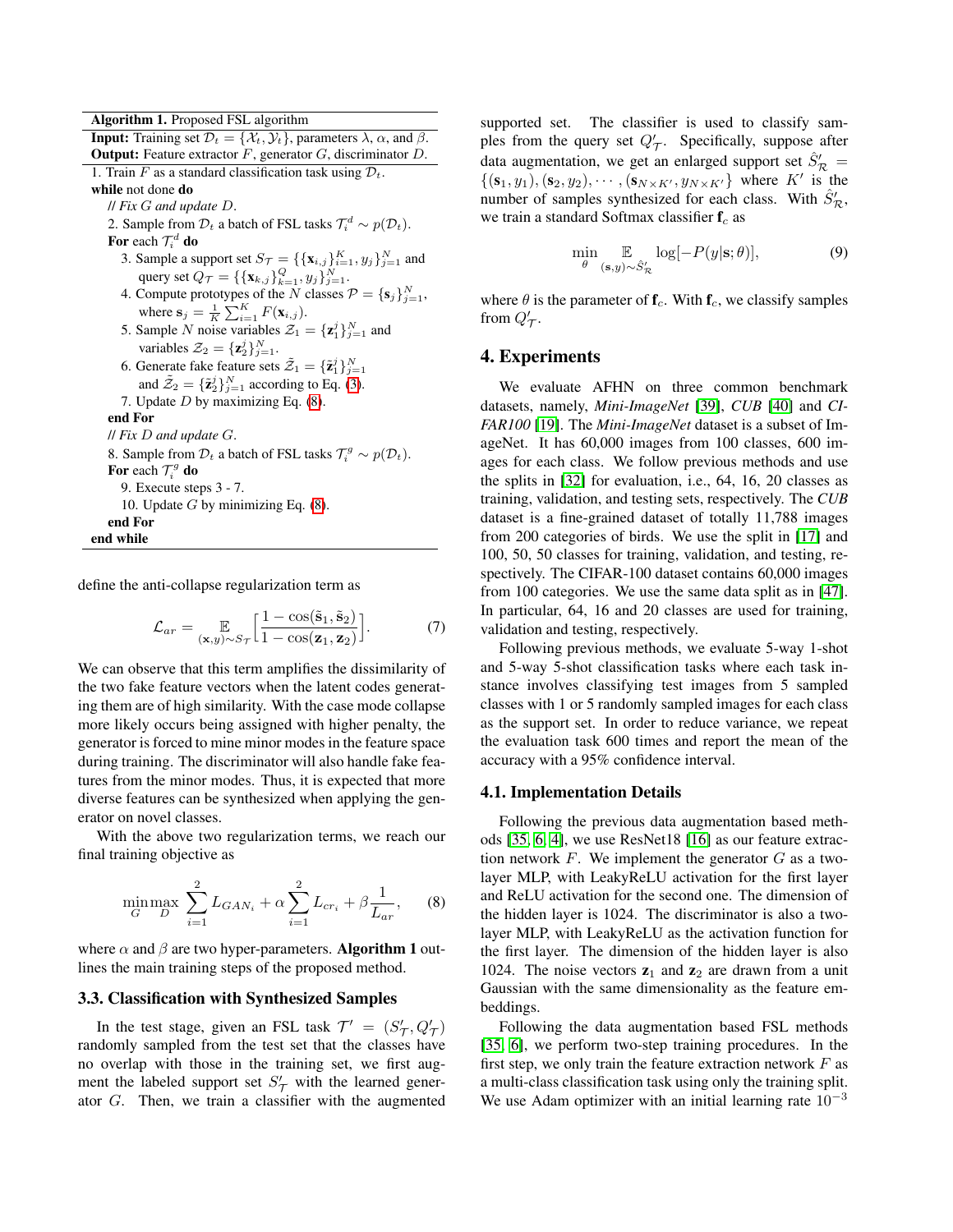| cWGAN |       |                   |       |
|-------|-------|-------------------|-------|
| CR.   |       |                   |       |
| AR    |       |                   |       |
|       | 52.73 | 55.65 57.58 60.56 | 62.38 |

<span id="page-5-0"></span>Table 1. Ablation study on the *Mini-ImageNet* dataset for the 5 way 1-shot setting. cWGAN, CR, and AR represent the conditional WGAN framework, the classification regularizer, and the anti-collapse regularizer, respectively. The baseline result (52.73) is obtained by applying the SVM classifier directly on ResNet18 features without data augmentation. The result (55.65) with only CR added is obtained from the synthesized features produced by the generator without the discriminator and AR during training.

which decays to the half every 10 epochs. We train  $F$  with 100 epochs with batch size of 128. In the second training stage, we train the generator and discriminator alternatively, using features extracted by  $F$  and update  $G$  after every 5 updates of  $D$ . We also use Adam optimizer which has an initial learning rate of  $10^{-5}$  and decays to the half every 20 epochs for both  $G$  and  $D$ . We train the whole network with 100 epochs with 600 randomly sampled FSL tasks in each epoch. For the hyper-parameters, we set  $\lambda = 10$  as sug-gested by [\[13\]](#page-8-16), and  $\alpha = \beta = 1$  for all the three datasets. During the test stage, we synthesize 300 fake features for each class.

The code is developed based on PyTorch.

## 4.2. Ablation Study

The proposed AFHN consists of the novel conditional WGAN (cWGAN) based feature synthesize framework and the two regularizers that encourage diversity and discriminability of the synthesized features, i.e., the Classification Regularier (CR) and Anti-collapse Regularizer (AR). To evaluate the effectiveness and impact of these components, we conduct ablation study on the *Mini-ImageNet* dataset for the 5-way 1-shot setting. The results are shown in Table [1.](#page-5-0) CR. This regularizer constrains the synthesized features to have desirable classification property such that we can train from them a discriminative classifier. We can see that when it is used as the only regularization for the generator, it raises the baseline result from 52.73 to 55.65. On the other hand, when it is used along with cWGAN (the discriminator regularizes the generated features, resulting in the GAN loss), it helps further boost the performance from 57.58 to 60.56. Therefore, in the both cases (with and without cW-GAN), CR helps enhance discriminability of the synthesized features and leads to performance boost.

cWGAN. Compared with the baseline (without data augmentation), cWGAN helps raise the accuracy from 52.73 to 57.58. This is because the synthesized features enhance the intra-class variance, which makes classification decision boundaries much sharper. Moreover, with CR as the regularizer, our cWGAN based generative model boosts the performance of the naive generative model from 55.65 to 60.56. This further substantiates the effectiveness of the proposed cWGAN framework. The performance gain is due to the adversarial game between the generator and the discriminator, which enhances the generator's capability of modeling complex data distribution among training data. The enhanced generator is therefore able to synthesize features of both higher diversity and discriminability.

As mentioned in the related work, one of the major differences of the proposed AFHN from the other feature hallucination based FSL method [\[41\]](#page-9-4) is that AFHN is an adversarial generative model while [\[41\]](#page-9-4) uses a naive generative model. This study thus evidences the advantage of AFHN over [\[41\]](#page-9-4).

AR. AR aims to encourage the diversity of the synthesized features by explicitly penalizing the case where mode collapses more likely occur. Table [1](#page-5-0) shows that it further brings about 2% performance gains, thus proving its effectiveness.

## 4.3. Comparative Results

Mini-Imagenet. *Mini-Imagenet* is the most extensively evaluated dataset. From Table [2](#page-6-0) we can observe that AFHN attains the new state-of-the-art, for both the 1-shot and 5 shot setting. Compared with the other four data augmentation based methods, AFHN reaches significant improvements: it beats  $\Delta$ -encoder [\[35\]](#page-8-12) by more than 8% for the 5-shot setting and Dual TriNet [\[6\]](#page-8-14) by more than 3% for the 1-shot setting. Compared with MetaGAN [\[45\]](#page-9-3) which is also based on GAN, AFHN achieves about 10% improvements for both the 1-shot and 5-shot settings. Besides the significant advantages over the peer data augmentation based methods, AFHN also exhibits remarkable advantages over the other two categories of methods. It beats the best metric learning based method DCEM [\[8\]](#page-8-30) by about 3.5% for the 1 shot setting. It also performs better than the state-of-the-art meta-learning based algorithms. Compared with the baseline method, "ResNet18+SVM", AFHN reaches about 10% and 5% improvements for the 1-shot and 5-shot settings, respectively. This substantiates the effectiveness of our proposed data augmentation techniques.

CUB. This is a fine-grained bird dataset widely used for fine-grained classification. Recently, it has been employed for few-shot classification evaluation. Thus, relatively less results are reported on this dataset. From Table [3](#page-6-1) we can see that AFHN reaches comparable results with both the other two data augmentation based methods Dual TriNet and ∆ encoder. It beats the best metric learning based method SAML [\[14\]](#page-8-20) by 2.4% for the 5-shot setting, and performs significantly better than the meta-learning based methods. Compared with the baseline, we only have a moderate improvement in the 1-shot setting and reach only a marginal boost for the 5-shot setting. We speculate the reason is that this dataset is relatively small, less than 60 images per class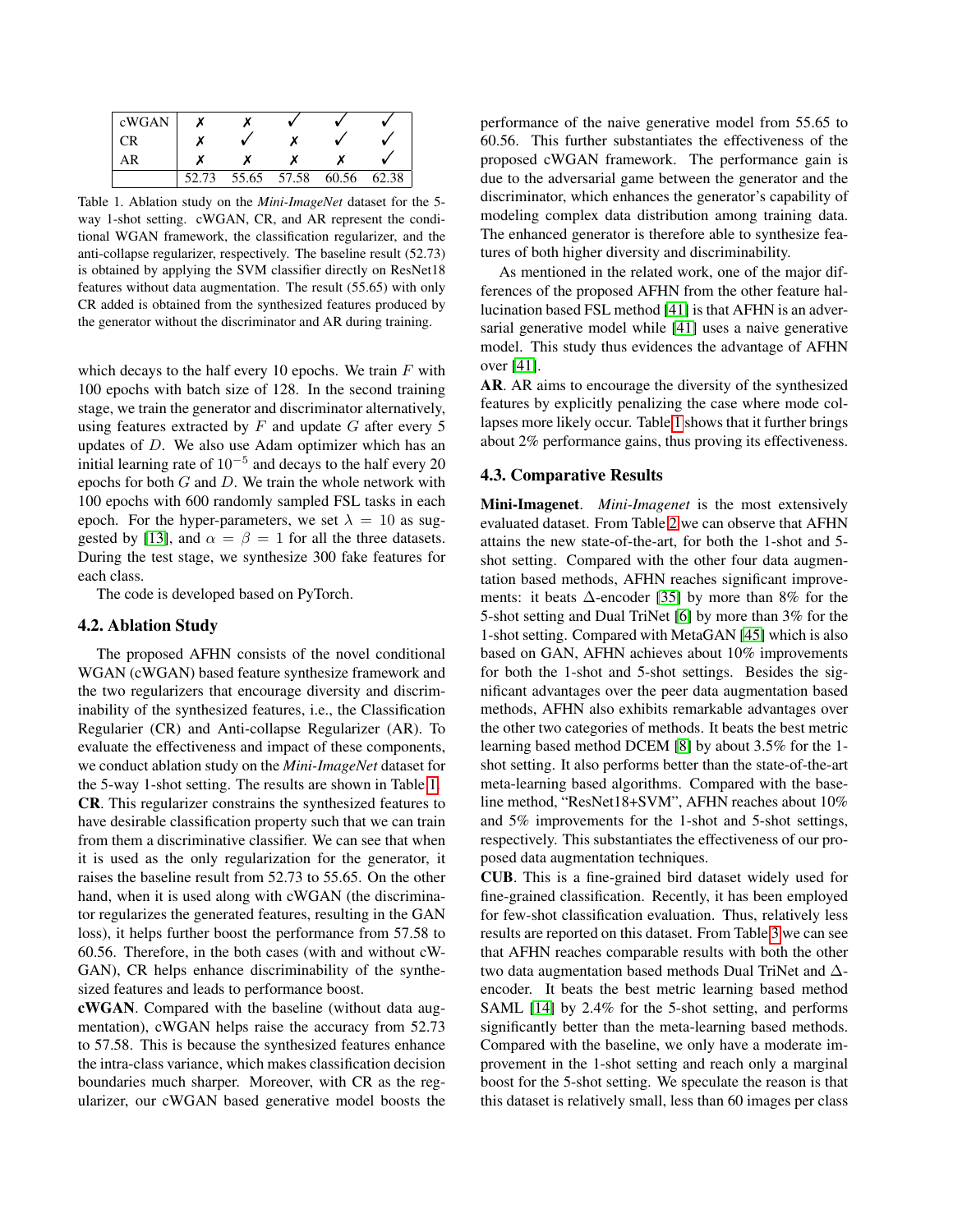|         |                                  | <b>Backbone</b>  | Reference          | 1-shot           | 5-shot           |
|---------|----------------------------------|------------------|--------------------|------------------|------------------|
|         | $ResNet18 + SVM (baseline)$      | ResNet18         |                    | $52.73 \pm 1.44$ | $73.31 \pm 0.81$ |
| MetricL | Matching Net [39]                | Conv-64F         | NeurIPS'16         | 43.56±0.84       | $55.31 + 0.73$   |
|         | PROTO Net [36]                   | $Conv-64F$       | NeurIPS'17         | $49.42 \pm 0.78$ | $68.20 \pm 0.66$ |
|         | $MM-Net [2]$                     | $Conv-64F$       | CVPR'18            | $53.37 + 0.48$   | $66.97 \pm 0.35$ |
|         | <b>GNN</b> [11]                  | $Conv-256F$      | Arxiv'17           | $50.33 \pm 0.36$ | $66.41 \pm 0.63$ |
|         | <b>RELATION NET [37]</b>         | $Conv-64F$       | CVPR'18            | $50.44 \pm 0.82$ | $65.32 \pm 0.70$ |
|         | DN4 [23]                         | Conv-64F         | CVPR'19            | $51.24 \pm 0.74$ | $71.02 \pm 0.64$ |
|         | <b>TPN [25]</b>                  | ResNet8          | ICLR'19            | $55.51 \pm 0.86$ | $69.86 \pm 0.65$ |
|         | <b>PARN</b> [43]                 | $Conv-64F$       | ICCV <sub>19</sub> | $55.22 \pm 0.84$ | $71.55 \pm 0.66$ |
|         | <b>SAML</b> [14]                 | $Conv-64F$       | ICCV'19            | $57.69 + 0.20$   | $73.03 \pm 0.16$ |
|         | DCEM [8]                         | ResNet18         | ICCV <sub>19</sub> | $58.71 \pm 0.62$ | $77.28 \pm 0.46$ |
|         | $MAML$ [9]                       | $Conv-32F$       | ICML'17            | $48.70 + 1.84$   | $63.11 + 0.92$   |
|         | META-LSTM [32]                   | $Conv-32F$       | ICLR'17            | $43.44 + 0.77$   | $60.60 \pm 0.71$ |
|         | <b>SNAIL</b> [27]                | ResNet-256F      | ICLR'18            | $55.71 \pm 0.99$ | $68.88 \pm 0.92$ |
|         | <b>MACO</b> [17]                 | $Conv-32F$       | Arxiv'18           | $41.09 \pm 0.32$ | $58.32 \pm 0.21$ |
| MetaL   | <b>DFSVL</b> [12]                | $Conv-64F$       | CVPR'18            | $55.95 \pm 0.89$ | $73.00 \pm 0.68$ |
|         | META-SGD [24]                    | $Conv-32F$       | Arxiv'17           | $50.47 \pm 1.87$ | $64.03 \pm 0.94$ |
|         | PPA [31]                         | <b>WRN-28-10</b> | CVPR'18            | $59.60 \pm 0.41$ | $73.74 \pm 0.19$ |
|         | <b>UFDA</b> [21]                 | ResNet18         | CIKM'19            | 60.51            | 77.08            |
|         | LEO [34]                         | <b>WRN-28-10</b> | ICLR'19            | $61.76 \pm 0.08$ | $77.59 \pm 0.12$ |
| DataAug | $\overline{\text{MetaGAN}}$ [45] | $Conv-32F$       | NeurIPS'18         | $52.71 + 0.64$   | $68.63 \pm 0.67$ |
|         | Dual TriNet [4]                  | ResNet18         | TIP'19             | $58.80 + 1.37$   | $76.71 + 0.69$   |
|         | $\Delta$ -encoder [35]           | ResNet18         | NeurIPS'18         | 59.90            | 69.70            |
|         | IDeMe-Net [4]                    | ResNet18         | CVPR'19            | $59.14 \pm 0.86$ | 74.63±0.74       |
|         | AFHN (Proposed)                  | ResNet18         |                    | $62.38 \pm 0.72$ | 78.16±0.56       |

<span id="page-6-0"></span>Table 2. Few-shot classification accuracy on *Mini-Imagenet*. "MetricL", "MetaL" and "DataAug" represent metric learning based category, meta-learning based category and data augmentation based category, respectively. The "±" indicates 95% confidence intervals over tasks. The best results are in bold.

|         |                             | <b>Backbone</b> | Reference          | CUB              |                  | CIFAR100         |                  |
|---------|-----------------------------|-----------------|--------------------|------------------|------------------|------------------|------------------|
|         |                             |                 |                    | $1$ -shot        | 5-shot           | 1-shot           | 5-shot           |
|         | $ResNet18 + SVM$ (baseline) | ResNet18        |                    | $66.54 \pm 0.53$ | $82.38 \pm 0.43$ | $59.65 \pm 0.78$ | $76.75 \pm 0.73$ |
| MetricL | Matching Net [39]           | $Conv-64F$      | NeurIPS'16         | 49.34            | 59.31            | $50.53 \pm 0.87$ | $60.30 \pm 0.82$ |
|         | PROTO Net [36]              | $Conv-64F$      | NeurIPS'17         | 45.27            | 56.35            |                  |                  |
|         | DN4 [23]                    | $Conv-64F$      | CVPR'19            | $53.15 \pm 0.84$ | $81.90 \pm 0.60$ |                  |                  |
|         | <b>SAML</b> [14]            | $Conv-64F$      | ICCV <sub>19</sub> | $69.33 \pm 0.22$ | $81.56 \pm 0.15$ |                  |                  |
| MetaL   | <b>MAML</b> [9]             | $Conv-32F$      | ICML'17            | 38.43            | 59.15            | $49.28 + 0.90$   | $58.30 \pm 0.80$ |
|         | META-LSTM [32]              | $Conv-32F$      | ICLR'17            | 40.43            | 49.65            |                  |                  |
|         | <b>MACO</b> [17]            | $Conv-32F$      | Arxiv'18           | 60.76            | 74.96            |                  |                  |
|         | META-SGD [24]               | $Conv-32F$      | Arxiv'17           | 66.90            | 77.10            | 61.60            | 77.90            |
| DataAug | Dual TriNet [6]             | ResNet18        | TIP'19             | 69.61            | 84.10            | $63.41 \pm 0.64$ | $78.43 \pm 0.64$ |
|         | $\Delta$ -encoder [35]      | ResNet18        | NeurIPS'18         | $69.80 \pm 0.46$ | $82.60 \pm 0.35$ | 66.70            | 79.80            |
|         | AFHN (Proposed)             | ResNet18        |                    | $70.53 \pm 1.01$ | $83.95 \pm 0.63$ | $68.32 \pm 0.93$ | $81.45 \pm 0.87$ |

<span id="page-6-1"></span>Table 3. Few-shot classification accuracy on *CUB* and *CIFAR100*. Please refer Table [2](#page-6-0) for details.

on average; a large number of classes only have about 30 images. Due to the small scale of this dataset, the intra-class variance is less significant than that of the *Mini-Imagenet* dataset, such that 5 labeled samples are sufficient to capture most of the intra-class variance. Performing data augmentation is less crucial than that for the other datasets.

CIFAR100. This dataset has the identical structure as the *Mini-ImageNet* dataset. Table [3](#page-6-1) shows that AFHN performs the best over all the existing methods and the advantages are sometimes significant. AFHN beats Dual TriNet by 5% and 3% for 1-shot and 5-shot respectively. Compared with the best meta-learning based method, we get 7% and 4% improvements for the 1-shot and 5-shot respectively. Compared with the baseline method, AFHN also reach remarkable gains. We reach about 10% and 5% improvements for 1-shot and 5-shot respectively. This great improvement convincingly substantiates the effectiveness of our GAN based data augmentation method for solving the FSL problem.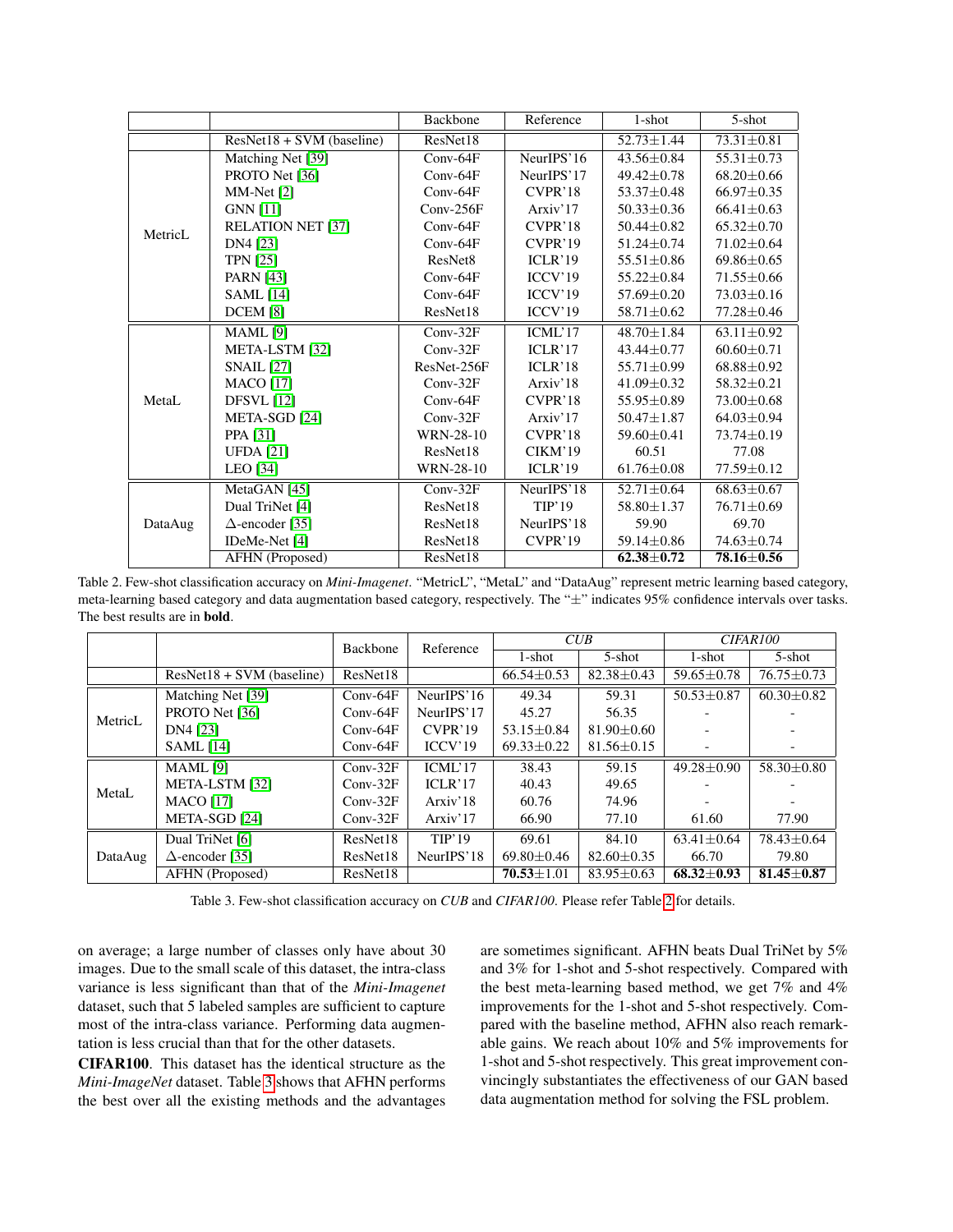

Figure 2. t-SNE [\[26\]](#page-8-35) visualization of synthesized feature embeddings. The real features are indicated by  $\star$ . Different colors represent different classes.

<span id="page-7-1"></span>

<span id="page-7-0"></span>Figure 3. Impact of the number of synthesized samples for each class on the *Mini-ImageNet* dataset.

In summary, among all the three datasets, we reach significant improvements over existing state-of-the-art methods for two of them, while being comparable for the left one. For all the datasets, our method reaches significant boost to the baseline method where there is no data augmentation. These experiments substantiate the effectiveness and superiority of the proposed method.

## 4.4. Further Analysis

Impact of the number of synthesized features. Figure [3](#page-7-0) shows the analysis on *Mini-ImageNet* about the recognition accuracy with respect to the number of synthesized features for each class during test. We can observe that the classification accuracy keeps boosted with more features synthesized at the beginning, and remains stable with even more synthesized samples. This is reasonable because the class variance encapsulated by the few labeled samples has a upper bound; data augmentation based on these labeled samples can enlarge the variance to some extent, but it is still bounded by the few labeled samples themselves. When it reaches the peak, the performance reasonably turns stable.

Visualization of synthesized features. We showed quantitatively in the ablation study that owing to the CR and AR regularizers, we can generate diverse and discriminative features which bring significant performance gains. Here we further study the effect of the two regularizers by showing the t-SNE visualization of the synthesized features. As shown in Figure [2,](#page-7-1) the synthesized features of different classes mix up together when using only cWGAN for augmentation. As analyzed before, cWGAN does not guarantee synthesizing semantically meaningful features. The problem is substantially resolved when we train cWGAN with CR. The synthesized features exhibit clear clustering structure, which helps train a discriminative classifier. Furthermore, with AR added, the synthesized features still exhibit favorable clustering structure. But taking a closer look of the visualization, we can find that the features synthesized with AR added are more diverse than that without it: the clusterings are less compact, stretched to larger regions, and even contains some noises. This shows AR indeed helps diversify the synthesized features.

## 5. Conclusions

We introduce the Adversarial Feature Hallucination Networks (AFHN), a new data augmentation based few-shot learning approach. AFHN consists of a novel conditional Wasserstein GAN (cWGAN) based feature synthesis framework, the classification regularizer (CR) and the anticollapse regularizer (AR). Based on cWGAN, our framework synthesizes fake features for new classes by using the features of the few labeled samples as the conditional context. CR secures feature discriminability by requiring the synthesized features to be of high similarity with features of the samples from the same classes, while of low similarity with those from the different classes. AR aims to enhance the diversity of the synthesized features by directly penalizing the cases where the mode collapse problem likely occurs. The ablation study shows the effectiveness of the cWGAN based feature synthesis framework, as well as the two regularizers. Comparative results verify the superiority of AFHN to the existing data augmentation based FSL approaches as well as other state-of-the-art ones.

Acknowledgement: This research is supported by the U.S. Army Research Office Award W911NF-17-1-0367.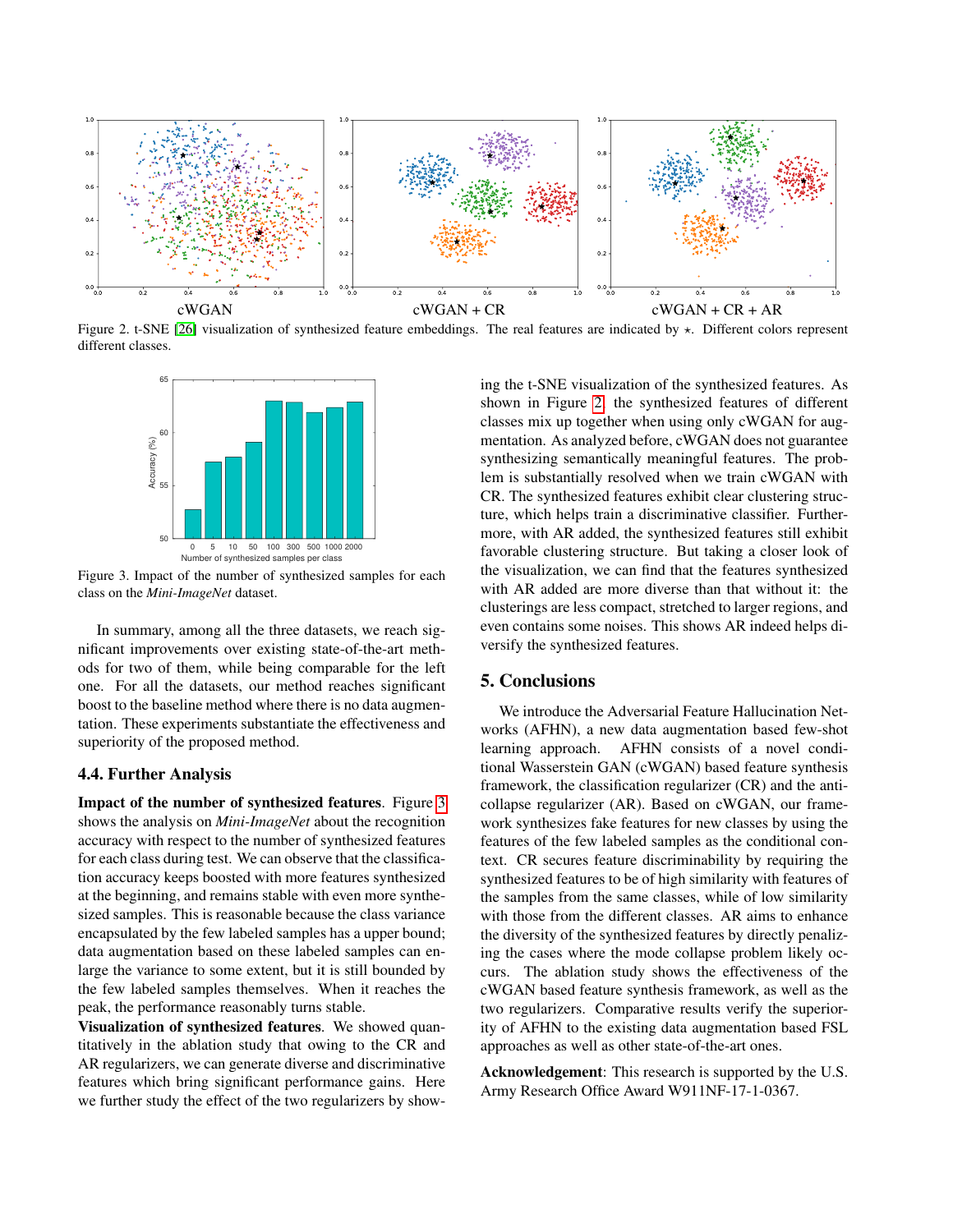## References

- <span id="page-8-26"></span>[1] Martin Arjovsky, Soumith Chintala, and Léon Bottou. Wasserstein generative adversarial networks. In *ICML*, 2017.
- <span id="page-8-31"></span>[2] Qi Cai, Yingwei Pan, Ting Yao, Chenggang Yan, and Tao Mei. Memory matching networks for one-shot image recognition. In *CVPR*, 2018.
- <span id="page-8-17"></span>[3] Zitian Chen, Yanwei Fu, Kaiyu Chen, and Yu-Gang Jiang. Image block augmentation for one-shot learning. In *AAAI*, 2019.
- <span id="page-8-10"></span>[4] Zitian Chen, Yanwei Fu, Yu-Xiong Wang, Lin Ma, Wei Liu, and Martial Hebert. Image deformation meta-networks for one-shot learning. In *CVPR*, 2019.
- <span id="page-8-13"></span>[5] Zitian Chen, Yanwei Fu, Yinda Zhang, Yu-Gang Jiang, Xiangyang Xue, and Leonid Sigal. Semantic feature augmentation in few-shot learning. *arXiv preprint arXiv:1804.05298*, 2018.
- <span id="page-8-14"></span>[6] Zitian Chen, Yanwei Fu, Yinda Zhang, Yu-Gang Jiang, Xiangyang Xue, and Leonid Sigal. Multi-level semantic feature augmentation for one-shot learning. *IEEE Transactions on Image Processing*, 2019.
- <span id="page-8-0"></span>[7] Jia Deng, Wei Dong, Richard Socher, Li-Jia Li, Kai Li, and Li Fei-Fei. Imagenet: A large-scale hierarchical image database. 2009.
- <span id="page-8-30"></span>[8] Nikita Dvornik, Cordelia Schmid, and Julien Mairal. Diversity with cooperation: Ensemble methods for few-shot classification. In *ICCV*, 2019.
- <span id="page-8-3"></span>[9] Chelsea Finn, Pieter Abbeel, and Sergey Levine. Modelagnostic meta-learning for fast adaptation of deep networks. In *ICML*, 2017.
- <span id="page-8-11"></span>[10] Hang Gao, Zheng Shou, Alireza Zareian, Hanwang Zhang, and Shih-Fu Chang. Low-shot learning via covariancepreserving adversarial augmentation networks. In *NeurIPS*, 2018.
- <span id="page-8-32"></span>[11] Victor Garcia and Joan Bruna. Few-shot learning with graph neural networks. *arXiv preprint arXiv:1711.04043*, 2017.
- <span id="page-8-8"></span>[12] Spyros Gidaris and Nikos Komodakis. Dynamic few-shot visual learning without forgetting. In *CVPR*, 2018.
- <span id="page-8-16"></span>[13] Ishaan Gulrajani, Faruk Ahmed, Martin Arjovsky, Vincent Dumoulin, and Aaron C Courville. Improved training of wasserstein gans. In *NeurIPS*, 2017.
- <span id="page-8-20"></span>[14] Fusheng Hao, Fengxiang He, Jun Cheng, Lei Wang, Jianzhong Cao, and Dacheng Tao. Collect and select: Semantic alignment metric learning for few-shot learning. In *ICCV*, 2019.
- <span id="page-8-15"></span>[15] Bharath Hariharan and Ross Girshick. Low-shot visual recognition by shrinking and hallucinating features. In *CVPR*, 2017.
- <span id="page-8-29"></span>[16] Kaiming He, Xiangyu Zhang, Shaoqing Ren, and Jian Sun. Deep residual learning for image recognition. In *CVPR*, 2016.
- <span id="page-8-28"></span>[17] Nathan Hilliard, Lawrence Phillips, Scott Howland, Artëm Yankov, Courtney D Corley, and Nathan O Hodas. Few-shot learning with metric-agnostic conditional embeddings. *arXiv preprint arXiv:1802.04376*, 2018.
- <span id="page-8-21"></span>[18] Jongmin Kim, Taesup Kim, Sungwoong Kim, and Chang D Yoo. Edge-labeling graph neural network for few-shot learning. In *CVPR*, 2019.
- <span id="page-8-27"></span>[19] Alex Krizhevsky and Geoffrey Hinton. Learning multiple layers of features from tiny images. Technical report, Citeseer, 2009.
- <span id="page-8-1"></span>[20] Kai Li, Zhengming Ding, Kunpeng Li, Yulun Zhang, and Yun Fu. Support neighbor loss for person re-identification. In *ACM MM*, 2018.
- <span id="page-8-7"></span>[21] Kai Li, Martin Renqiang Min, Bing Bai, Yun Fu, and Hans Peter Graf. On novel object recognition: A unified framework for discriminability and adaptability. In *CIKM*, 2019.
- <span id="page-8-25"></span>[22] Kai Li, Martin Renqiang Min, and Yun Fu. Rethinking zeroshot learning: A conditional visual classification perspective. In *ICCV*, 2019.
- <span id="page-8-33"></span>[23] Wenbin Li, Lei Wang, Jinglin Xu, Jing Huo, Yang Gao, and Jiebo Luo. Revisiting local descriptor based image-to-class measure for few-shot learning. In *CVPR*, 2019.
- <span id="page-8-4"></span>[24] Zhenguo Li, Fengwei Zhou, Fei Chen, and Hang Li. Metasgd: Learning to learn quickly for few shot learning. *arXiv preprint arXiv:1707.09835*, 2017.
- <span id="page-8-22"></span>[25] Yanbin Liu, Juho Lee, Minseop Park, Saehoon Kim, Eunho Yang, Sung Ju Hwang, and Yi Yang. Learning to propagate labels: Transductive propagation network for few-shot learning. In *ICLR*, 2019.
- <span id="page-8-35"></span>[26] Laurens van der Maaten and Geoffrey Hinton. Visualizing data using t-sne. *Journal of machine learning research*, 9(Nov):2579–2605, 2008.
- <span id="page-8-34"></span>[27] Nikhil Mishra, Mostafa Rohaninejad, Xi Chen, and Pieter Abbeel. A simple neural attentive meta-learner. *arXiv preprint arXiv:1707.03141*, 2017.
- <span id="page-8-6"></span>[28] Tsendsuren Munkhdalai and Hong Yu. Meta networks. In *ICML*, 2017.
- <span id="page-8-23"></span>[29] Alex Nichol, Joshua Achiam, and John Schulman. On firstorder meta-learning algorithms. *CoRR, abs/1803.02999*, 2018.
- <span id="page-8-19"></span>[30] Boris Oreshkin, Pau Rodríguez López, and Alexandre Lacoste. Tadam: Task dependent adaptive metric for improved few-shot learning. In *NeurIPS*, 2018.
- <span id="page-8-24"></span>[31] Siyuan Qiao, Chenxi Liu, Wei Shen, and Alan L Yuille. Fewshot image recognition by predicting parameters from activations. In *CVPR*, 2018.
- <span id="page-8-5"></span>[32] Sachin Ravi and Hugo Larochelle. Optimization as a model for few-shot learning. In *ICLR*, 2017.
- <span id="page-8-18"></span>[33] Mengye Ren, Eleni Triantafillou, Sachin Ravi, Jake Snell, Kevin Swersky, Joshua B Tenenbaum, Hugo Larochelle, and Richard S Zemel. Meta-learning for semi-supervised fewshot classification. *arXiv preprint arXiv:1803.00676*, 2018.
- <span id="page-8-9"></span>[34] Andrei A Rusu, Dushyant Rao, Jakub Sygnowski, Oriol Vinyals, Razvan Pascanu, Simon Osindero, and Raia Hadsell. Meta-learning with latent embedding optimization. In *ICLR*, 2019.
- <span id="page-8-12"></span>[35] Eli Schwartz, Leonid Karlinsky, Joseph Shtok, Sivan Harary, Mattias Marder, Rogerio Feris, Abhishek Kumar, Raja Giryes, and Alex M Bronstein. Delta-encoder: an effective sample synthesis method for few-shot object recognition. *arXiv preprint arXiv:1806.04734*, 2018.
- <span id="page-8-2"></span>[36] Jake Snell, Kevin Swersky, and Richard Zemel. Prototypical networks for few-shot learning. In *NeurIPS*, 2017.